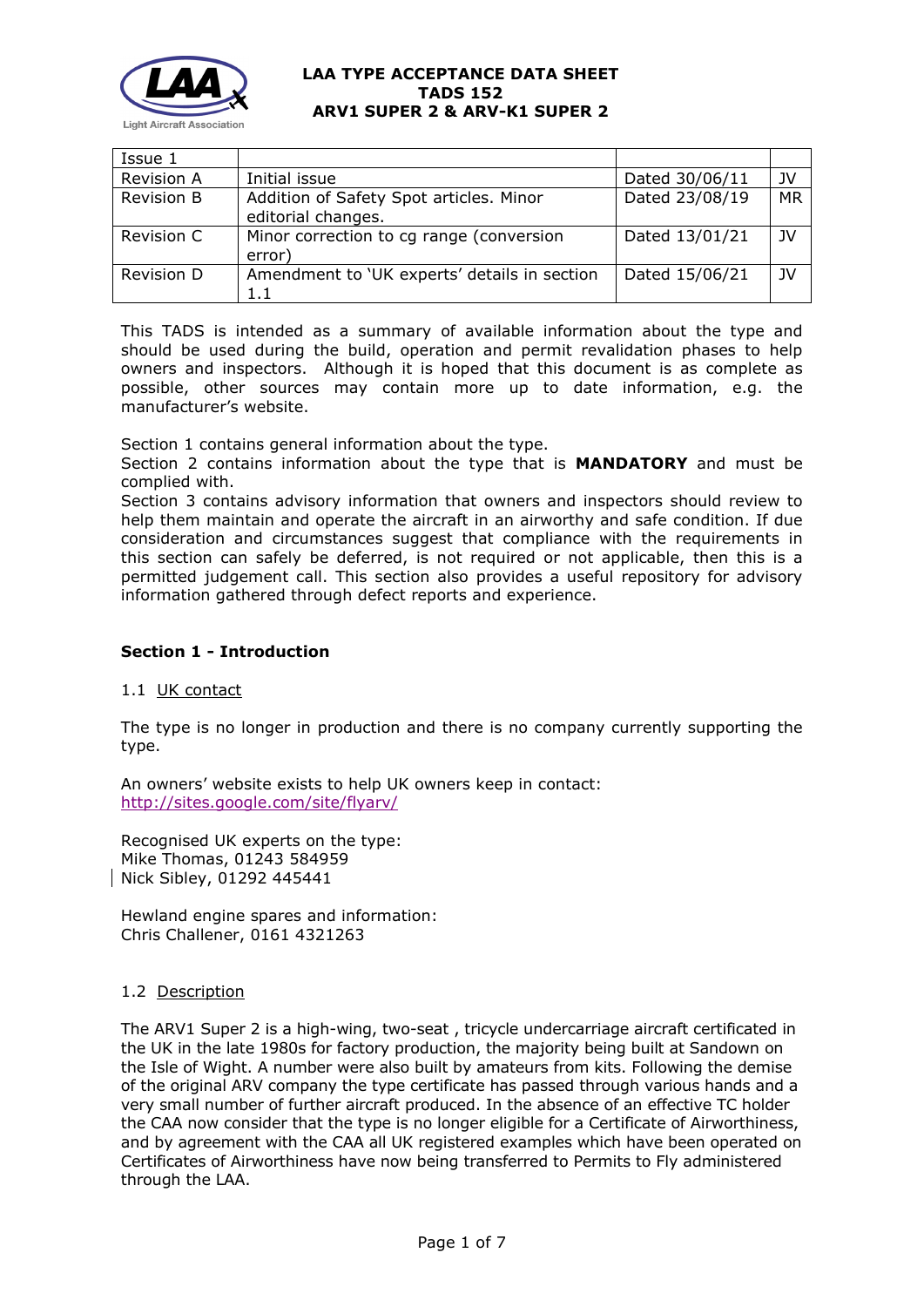

The type was originally supplied with a Hewland AE75 2-stroke engine with a Hoffman HO 08 160S 145L, HO 08 160 145L or Lodge CJL 118 63" x 55" propeller, although some examples were fitted with a Mid-West AE100R engine. Subsequently, some examples have been refitted with Rotax 912-ULS, Rotax 914-UL or Jabiru 2200A engines.

Note that the only propeller(s) approved for an individual aircraft are those listed on the individual aircraft's Operating Limitations document or in the PTL/1 (Propeller Type List) for the type.

The ARV-K1 Super 2 refers to the kit-built version of the type supplied by Aviation Scotland Ltd.

All versions of the type are 'group A' types.

## **Section 2 – Mandatory information for owners, operators and inspectors**

At all times, responsibility for the maintenance and airworthiness of an aircraft rests with the owner. A Condition of a Permit to Fly requires that: *"the aircraft shall be maintained in an airworthy condition".* 

## 2.1 Fast Build Kit 51% Compliance

No longer available as a kit.

## 2.2 Build Manual

Build manual reference ARV/KM/85 was supplied by ARV. A copy is on file with the LAA.

## 2.3 Build Inspections

No longer available as a kit.

## 2.4 Flight Manual

ARV Super 2 Pilot's Operating Handbook & Flight Manual (copies available from Mike Thomas, see section 1.1).

## 2.5 Mandatory Permit Directives

Applicable specifically to this aircraft type:

[1995-001 R5](http://www.lightaircraftassociation.co.uk/engineering/TADs/152/mpf1995-001r5.pdf) Aircraft of a type previously issued with a Certificate of Airworthiness but now operating on a UK CAA Permit to Fly.

Also check the LAA website for MPDs that are non-type specific [\(TL2.22\)](http://www.lightaircraftassociation.co.uk/engineering/TechnicalLeaflets/Operating%20An%20Aircraft/TL%202.22%20non-type%20specific%20MPDs.pdf).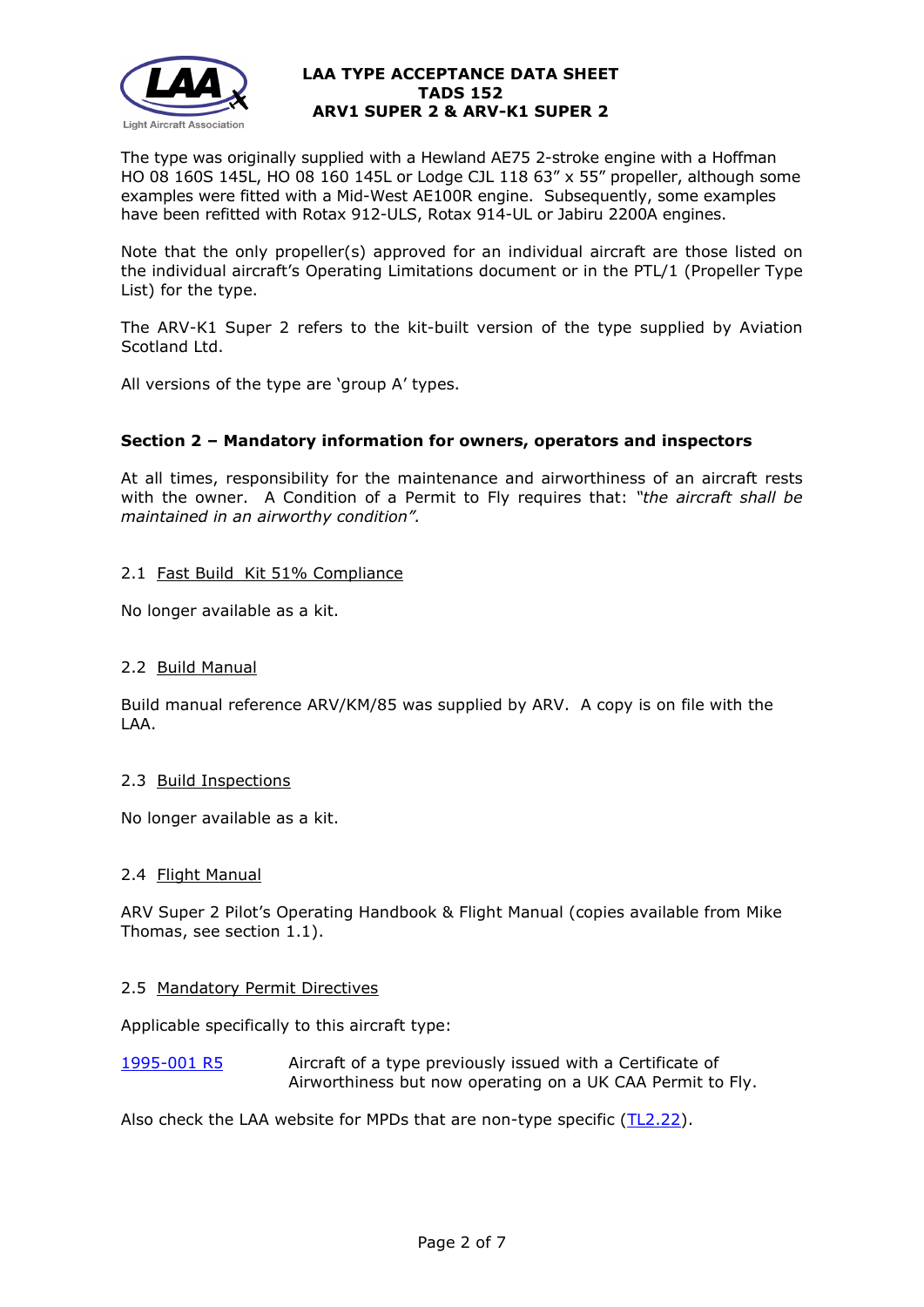

## 2.6 LAA Required Modifications (including LAA issued AILs, SBs, etc)

The following CAA Airworthiness Directives are considered mandatory on all ARV1 Super 2 variants, as applicable:

| AD.             | Associated<br>document | Description                                                                                              |
|-----------------|------------------------|----------------------------------------------------------------------------------------------------------|
| 010-08-86       | Maintenance<br>manual  | Mandatory fatique lives.                                                                                 |
| 025-05-87       | ARV-SB-002             | Hewland AE75C engine - loctiting carb bellmouth screw<br>and wirelocking carb heat box retaining screws. |
| $001 - 11 - 87$ | ARV-SB-008             | Hewland AE75C engine - propeller shaft.                                                                  |
| 015-11-87       | ARV-SB-007             | Damage to rudder pedals.                                                                                 |
| 007-03-89       | <b>ARV-SB-012</b>      | Cracks under the bearing sleeve on noseleg downtube.                                                     |

## 2.7 Additional engine operating limitations to be placarded or shown by instrument markings

Notes:

- Refer to the engine manufacturer's latest documentation for the definitive parameter values and recommended instruments.
- Where an instrument is not fitted, the limit need not be displayed.

With Hewland AE75 engine:

Max Coolant Temp: 107°C (normal operation 60-95°C) Max EGT: 625°C Minimum Fuel Pressure: 0.3 psi

## 2.8 Control surface deflections

| Ailerons     | Up: $20^{\circ}$ ±1°          |
|--------------|-------------------------------|
|              | Down: 14° ±1°                 |
| Elevators    | Up: 25° ±1.5°                 |
|              | Down: 20° ±1.5°               |
| Elevator tab | Up: $17^{\circ}$ ±2°          |
|              | Down: 17° ±2°                 |
| Rudder       | Left: $25^\circ \pm 1^\circ$  |
|              | Right: $25^\circ \pm 1^\circ$ |
|              | Down: 0° - 25° ±3° - 40° ±3°  |

## 2.9 Operating Limitations and Placards

(Note that the wording on an individual aircraft's Operating Limitations document takes precedence, if different.)

- 1. Maximum number of occupants authorised to be carried: Two
- 2. The aircraft must be operated in compliance with the following operating limitations, which shall be displayed in the cockpit by means of placards or instrument markings: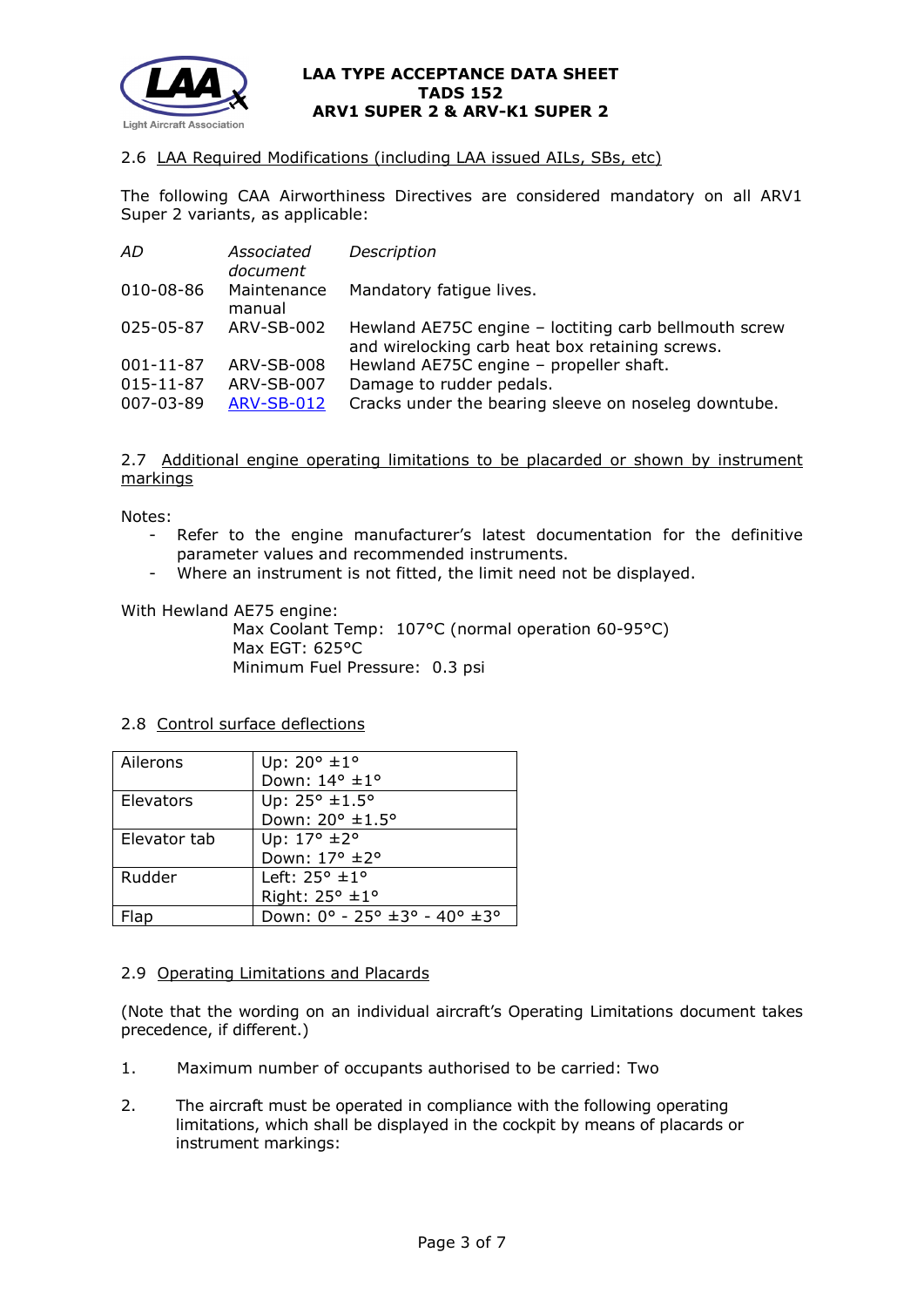

- 2.1 Aerobatic Limitations Aerobatic manoeuvres are prohibited. Intentional spinning is prohibited.
- 2.2 Loading Limitations Maximum Total Weight Authorised: 499 kg (some examples have been cleared to 525 kg) CG Range: 2.248 m (88.5 inches) to 2.31 m (91.0 inches) aft of datum Datum Point is: a point 2.54 m (100.0 inches) forward of the intersection between the cabin rear bulkhead and the canopy sill.
- 2.3 Engine Limitations Maximum Engine RPM: 6750 (Hewland AE75 engine)
- 2.4 Airspeed Limitations Maximum Indicated Airspeed ( $V_{NE}$ ): 126 knots Max Indicated Airspeed Flaps Extended: 80 knots
- 2.5 Other Limitations The aircraft shall be flown by day and under Visual Flight Rules only. Smoking in the aircraft is prohibited.

Additional Placards:

"Occupant Warning - This Aircraft has not been Certificated to an International Requirement"

A fireproof identification plate must be fitted to fuselage, engraved or stamped with aircraft's registration letters.

# 2.10 Maximum permitted empty weight

Not applicable.

# **Section 3 – Advice to owners, operators and inspectors**

## 3.1 Maintenance Manual

ARV Super 2 maintenance manual (copies available from Mike Thomas, see section 1.1).

Hewland maintenance manual (copies available from Chris Challener, see section 1.1).

# 3.2 Standard Options

None known.

## 3.3 Manufacturer's Information (including Service Bulletins, Service Letters, etc)

The following items are recommended by the LAA but are not mandatory: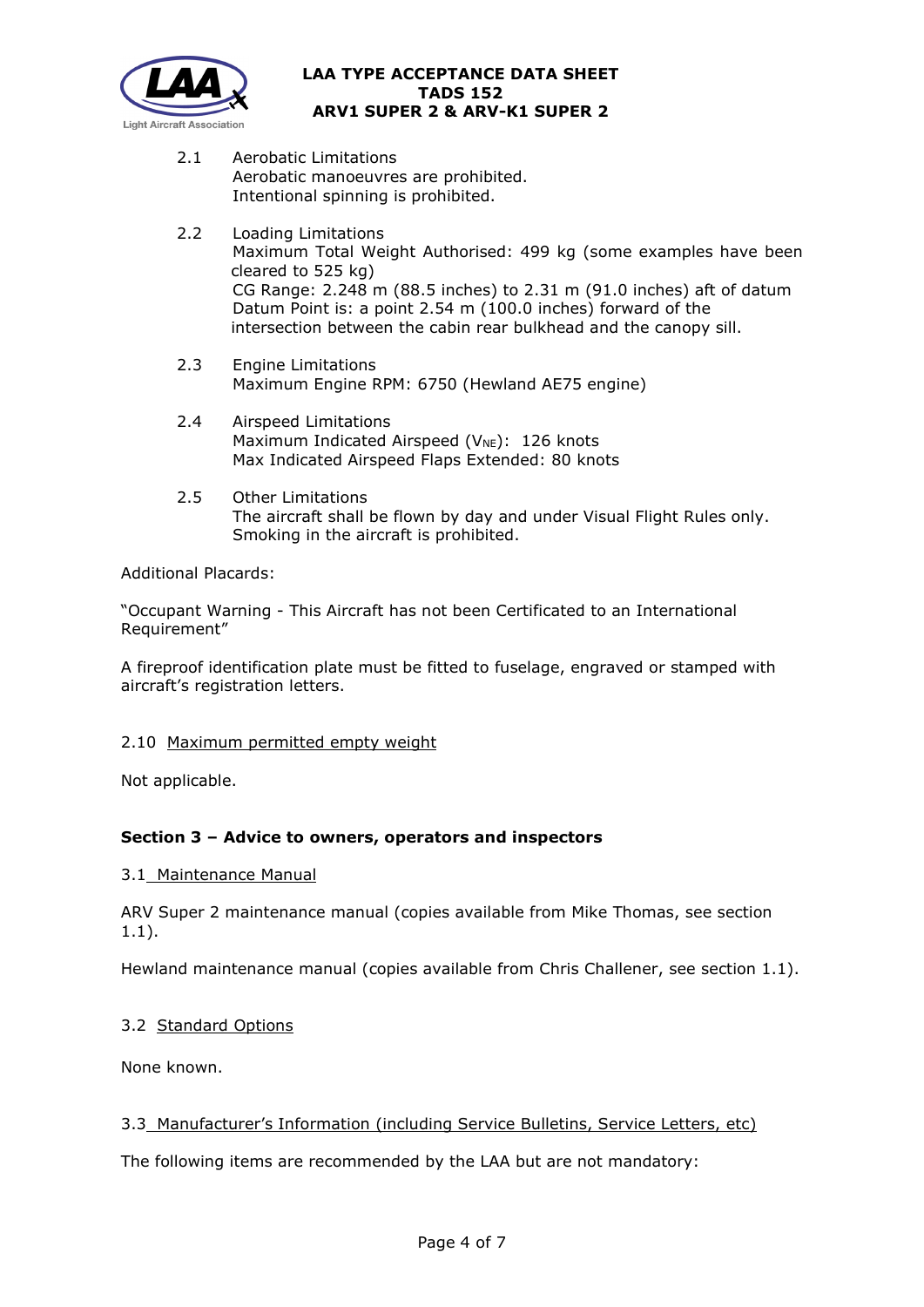

## [MOD/152/001](http://www.lightaircraftassociation.co.uk/engineering/TADs/152/mod-152-001.pdf) Inspection of control column aileron torque tube assembly

In the absence of any over-riding LAA classification, inspections and modifications published by the manufacturer should be satisfied according to the recommendation of the manufacturer. It is the owner's responsibility to be aware of and supply such information to their Inspector.

| Ref               | Date   | Description                                                                                            | Factory compliance<br>status |
|-------------------|--------|--------------------------------------------------------------------------------------------------------|------------------------------|
| <b>ARV-SB-002</b> |        | Loctiting carb bellmouth screw and<br>wirelocking carb heat box retaining<br>screws (see AD 025-05-87) | Mandatory                    |
| ARV-SB-003        |        | Design upgrades (a/c 004-006 &<br>009 only)                                                            | Not known                    |
| ARV-SB-004        |        | Design upgrades (a/c 004-006 &<br>009 only)                                                            | Not known                    |
| ARV-SB-005        |        | Carburettor needle wear                                                                                | Not known                    |
| ARV-SB-006        |        | Hewland AE75 spark plug<br>maintenance                                                                 | Not known                    |
| ARV-SB-007        |        | Damage to rudder pedals -<br>inspection, repair, replacement<br>(see AD 015-11-87)                     | Mandatory                    |
| <b>ARV-SB-008</b> |        | Hewland AE75C engine - propeller<br>shaft (see AD 001-11-87)                                           | Mandatory                    |
| ARV-SB-009        |        | Installation of AE75 engine                                                                            | Not known                    |
| ARV-SB-010        |        | Revised tacho markings for AE75D                                                                       | Not known                    |
| ARV-SB-011        |        | Fin rudder clearance check                                                                             | Not known                    |
| <b>ARV-SB-012</b> | 1/9/88 | Cracking in the noseleg downtube                                                                       | Mandatory                    |
| <b>ARV-SB-013</b> | 1/9/88 | Introduction of mod MV125,<br>noseleg with no life limit                                               | Optional                     |
| ARV-KSI-001       |        | Improvements/extra inspections,<br>ARV kit a/c 004-007 & 009                                           | Not known                    |
| ARV-KSI-002       |        | Improvements/extra inspections,<br>ARV kit a/c 004-007 & 009                                           | Not known                    |

## 3.4 Special Inspection Points

- Corrosion of the strut brackets on the wing and on the fuselage has proved troublesome. The material used for these components has excellent fatigue properties, but is poor in corrosion resistance. Should any corrosion approach 10%, then the component should be replaced.
- Corrosion of flap rod ends This is a common problem that should be rectified. Contact Mike Thomas for the availability of spare parts.
- Lift struts on early aircraft had a life of 1000 hours: these have lightening holes in the end plate fittings (the struts without the lightening holes have a life of 6200 hours).
- The main undercarriage legs are mounted to the fuselage and clamped into plummer blocks with rubber isolation strips. These strips sometimes migrate or split requiring replacement before damage occurs to the plummer blocks.
- The noseleg mounts to a box riveted to the firewall; it is worth a look to ensure all the rivets are tight; some aircraft had solid rivets fitted in place of the pop rivets.
- Check that tyre pressures are kept to the recommended value; being rather small tyres, a small loss of air pressure will affect the performance on take off. A problem can occur with low nosewheel tyre pressure, causing shimmy which in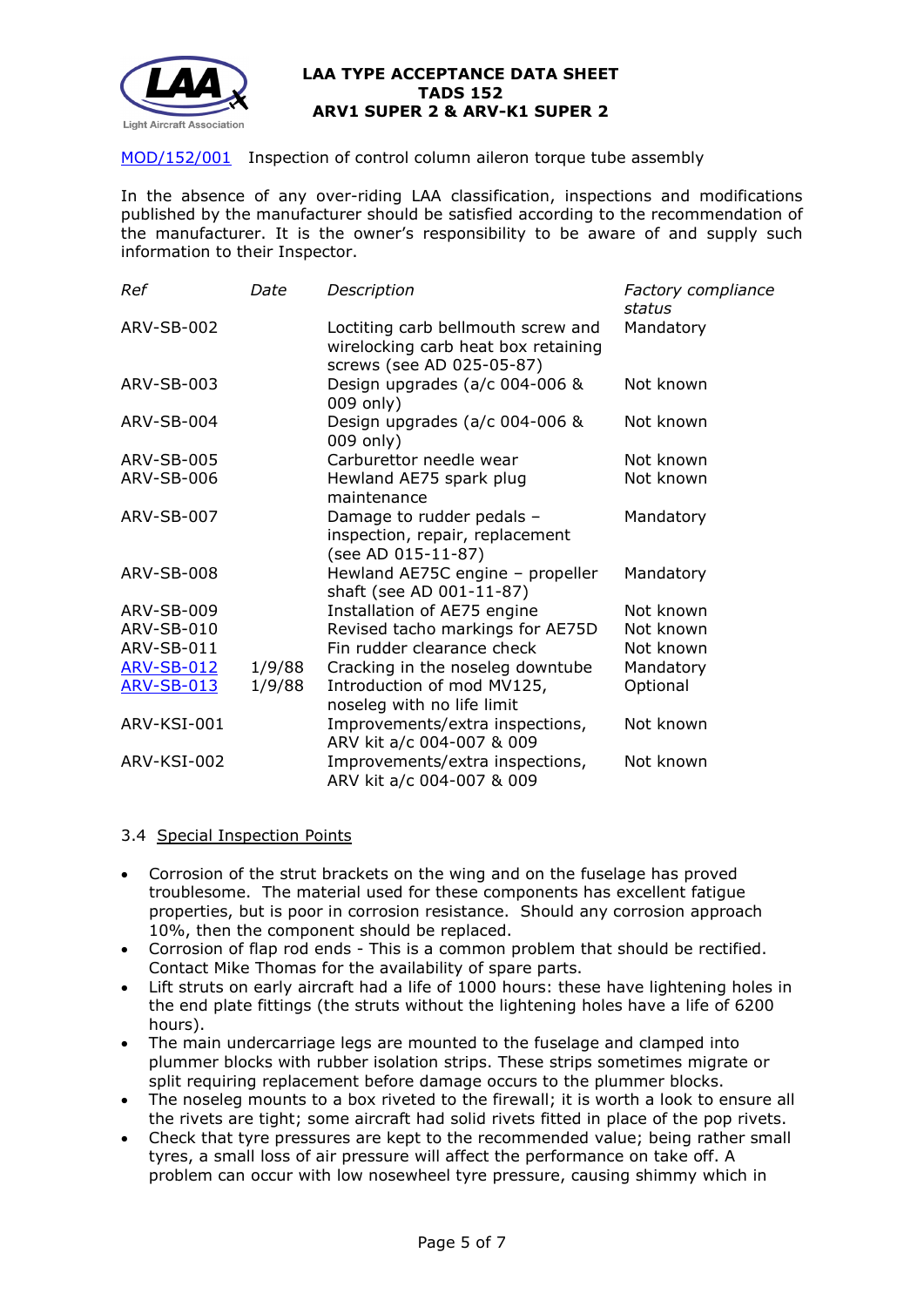

turn can damage the top of the rudder especially if the rudder cables are tensioned below the limit. This area should be closely inspected after such reports. The rudder can be reinforced in this area to combat the problem – consult LAA for information.

- Check the cable operated brakes and the elevator trim system. Ingress of moisture will cause corrosion of the inner and outer parts of the control cables resulting in stiffness of the brake pull handle, also lost motion in the elevator trim system which in turn will affect the ability to trim the aircraft.
- Flaps are operated with a lever which is held in position by indented plates for take-off and landing positions; if wear occurs, the airflow loads on the flaps can cause them to release unexpectedly - check for good engagement.
- Battery Condition due to the continued running of the Hewland's ignition system relying on a battery being in good condition and properly holding charge, the maintenance manual of the Hewland engined ARV requires a new battery to be installed every three years. Further, it is important that the battery leads are checked and kept in good condition whilst making good contact. The consequences of a battery or battery lead failure are severe and if the positive lead were to fail and earth out on the aircraft structure this could cause an engine failure.
- Potential Gearbox Bearing Failure The gearbox oil level should be checked to be above minimum at each pre-flight inspection, and the level further checked every 25 hours. However, LAA is aware of a couple of instances where metal debris has been discovered in the oil drained from the engine reduction gearbox and further inspection revealed that the input shaft bearing housing had failed. Debris may have damaged the input shaft oil seal, leading to a small oil leak. It is therefore recommended that any increase in gearbox oil consumption and any oil leaks be investigated thoroughly.
- Water Pump Drive Belt Failure In 1995 a PFA ARV was damaged in a forced landing when the bearings of the water pump failed, probably due to an incorrect installation of the pulley which had apparently never been properly positioned fully onto the shaft from new. The consequent misalignment of a newly installed belt led to early failure of the pump bearings, leading to pump failure and eventual engine failure through overheating.
- Regular pressure checks on the coolant system will indicate any developing problems.
- As well as regular checks on the water pump drive belt, it is also worth checking that the pulley has not rotated on the shaft.
- Damper rubbers, as well as damping vibrations, can have a detrimental effect on the engine starting and should be replaced as soon as any deterioration is experienced.
- Regular carburettor balancing will assist engine starting.
- As well as low sparking plug life, the plug caps can give many problems, and it is advisable to replace them all on the annual inspection.
- A crack was discovered on the noseleg at the bottom of one web between the vertical downtube and the inverted U-shaped bracket that carries the nosewheel. See ['Safety Spot'](http://www.lightaircraftassociation.co.uk/2010/Magazine/2011/Feb/Safety_Spot.pdf) February 2011. Dye-penetrant testing of the second-hand replacement noseleg showed cracks in the same area.
- The main undercarriage has been known to splay over time.
- Note that the life of the Hewland AE75 engine is limited to 20% beyond the limit published by the CAA for the Certificated version of the aircraft – there is no scope to extend this further. Between the published life limit (600 hours) and the 20% extension, the engine must be assessed 'on-condition' and maintained in accordance with the manufacturer's instructions.